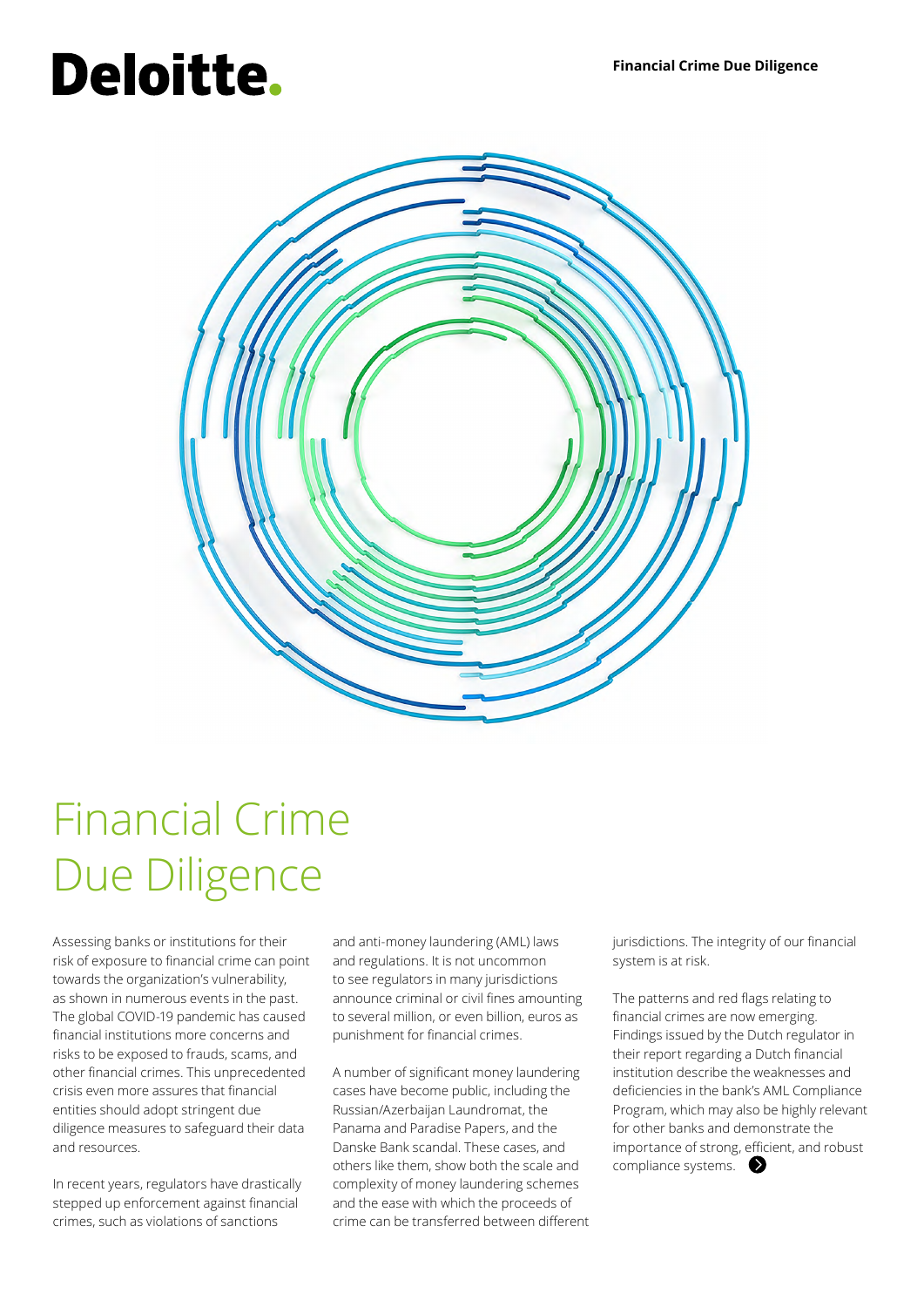Financial crime topics not only concern the safety and soundness of business-as-usual operations. For Mergers and Acquisitions (M&A) transactions, conducting financial crime due diligence for risk assessment purposes is an integral element. Caveat emptor ("Let the buyer beware"), the old principle that buyers are responsible for checking the quality and suitability of goods before purchase, explains how crucial financial crime due diligence is when an organization is involved in M&A deals. It is your responsibility to check that what you are buying can be trusted and is free of illgotten gains or hidden risks.

Regulators have increasingly become vigilant in pursuing their concerns over potential financial crime risks accompanying M&A transactions. Appropriate risk assessments that include AML, sanctions, and other regulatory risks help organizations detect potential risks, regulatory violations, and systematic deficiencies. This paper explores the heightened awareness of financial crime due diligence alongside M&A transaction scenarios as well.

#### **Relevant Laws, Regulations, and Guidelines**

Banks are faced with a comprehensive set of regulations, best practices, and guidance papers that outline the standards concerning risk management as it relates to anti-financial crime programs. Here are some of the relevant laws, regulations, and guidelines for financial entities subject to the EU and US jurisdictions:

- **•** Global: Basel Committee on Banking Supervision: Sound management of risks related to money laundering and financing of terrorism<sup>1</sup>
- **•** EU: Directive 2015/849, supplemented by Directive (EU) 2018/843<sup>2</sup>
- **•** EU: Regulation on information accompanying transfers of funds (EU) 2015/84733
- **•** US: US Department of Justice (DOJ): Evaluation of Corporate Compliance Programs4
- **•** US: US Department of the Treasury, Office of Foreign Assets Control (OFAC): A Framework for OFAC Compliance Commitments5
- **•** EU: ECB Guide on the supervisory approach to consolidation in the banking sector<sup>6</sup>

Financial crime topics not only concern the safety and soundness of business-as-usual operations. For Mergers and Acquisitions (M&A) transactions, conducting financial crime due diligence for risk assessment purposes is an integral element.

5 U.S. Department of the Treasury, OFAC: https://www.treasury.gov/resource-center/sanctions/Documents/framework\_ofac\_cc.pdf

<sup>1</sup> Basel Committee on Banking Supervision: https://www.bis.org/bcbs/publ/d353.pdf

<sup>2</sup> EU Directive 2015/849: https://eur-lex.europa.eu/legal-content/EN/TXT/?uri=CELEX%3A32015L0849

<sup>3</sup> EU Regulation 2015/847: https://eur-lex.europa.eu/legal-content/EN/TXT/PDF/?uri=CELEX:32015R0847&from=DE

<sup>4</sup> U.S. Department of Justice (DOJ) Criminal Division: https://www.justice.gov/criminal-fraud/page/file/937501/download

<sup>&</sup>lt;sup>6</sup> ECB Guide on the supervisory approach to consolidation in the banking sector (Public consultation): https://www.bankingsupervision.europa.eu/legalframework/publiccons/html/consolidation.en.html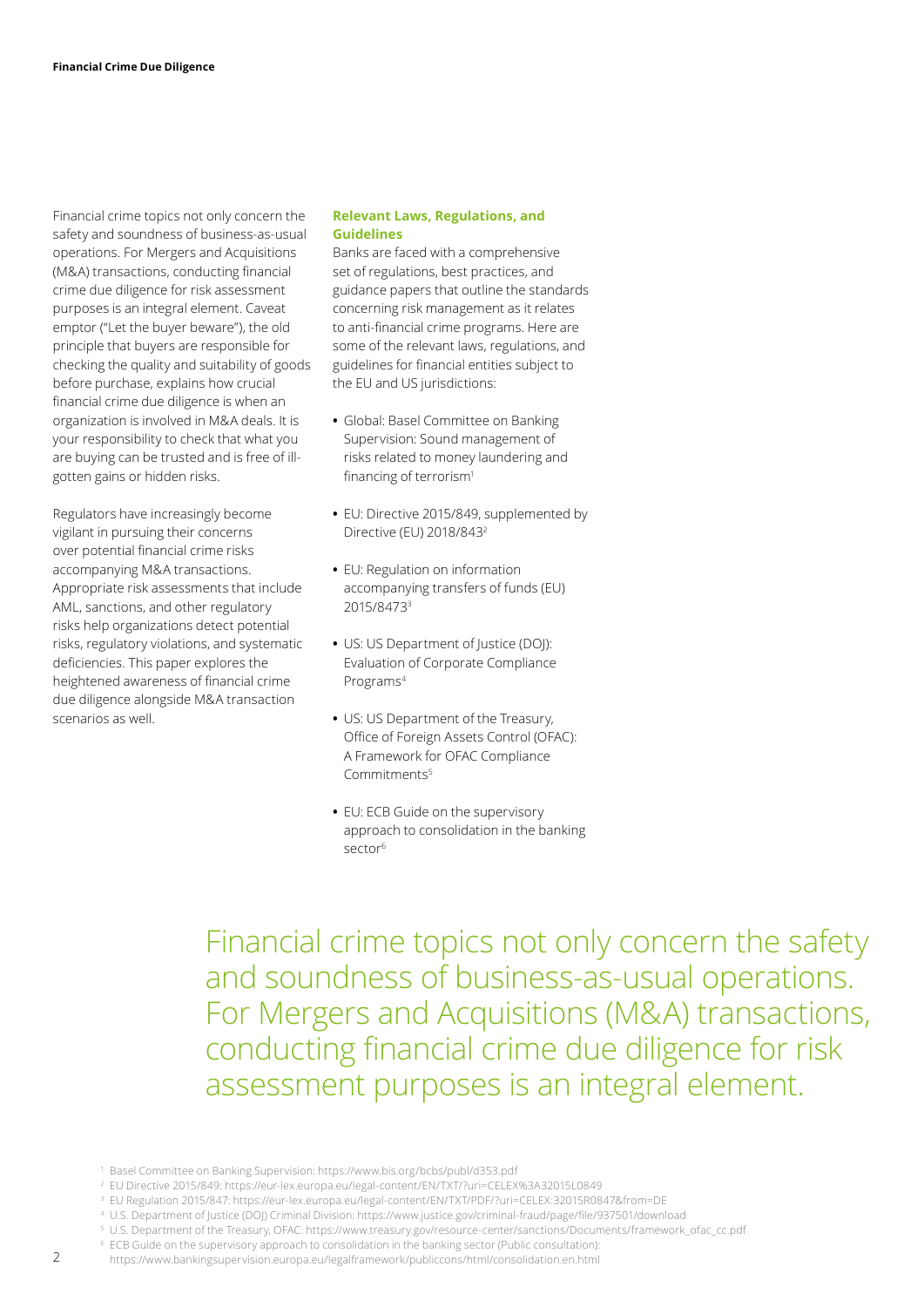#### **Main areas of application**

What are the objectives of conducting a financial crime due diligence project? There are two main reasons why a financial crime due diligence program is important:

- **• (1) Health check:** conducting a regular or ad hoc risk-based "health check" through a third party for your organization's financial crime program and related risks.
- **• (2) M&A situations:** conducting an ad hoc focused risk assessment for specific entities in an M&A transaction in order to identify risk areas related to financial crime with potential impact on pricing and structuring of the M&A deal.

#### **(1) Risk-related health checks for business-as-usual operation**

Performing regular or ad hoc financial crime due diligence reviews is prudent and essential to your organization's day-today operation. It is about "health check," assessing your entity's current status of overall health, such as risks of financial crimes, financial crime-related programs, and areas for potential remediations.

This organizational health check can be conducted by an independent thirdparty consultant. For example, when a new management team comes onboard, financial crime due diligence performed by an independent and impartial third party is crucial for diagnosing and evaluating the company's risk environment, risk appetite, and risk-related controls and learning how prepared the company is for risk-taking in pursuit of strategic objectives as well as minimizing risk in line with the company's policies, controls, and financial crime management.

#### **Effective financial crime programs can mitigate potential fines**

In the US, the importance of having an effective compliance program that relates to the organization's daily operations has been emphasized since the early 1990s. Like individuals, US organizations can be found guilty of criminal conduct such as fraud, tax offenses, and antitrust offenses, and they can be fined, sentenced to probation, or ordered to make restitution when found guilty.

The US Sentencing Commission has promulgated the organizational sentencing guidelines since 1991, which includes how having an "effective compliance program" in place can mitigate the potential range of fines, in some cases up to 95 percent. Below is a list of the Commission's key criteria.

#### **US Federal Sentencing Guidelines for Organizations** (US Sentencing Commission)

Key criteria for establishing an "effective compliance program":

Compliance standards and procedures reasonably capable of reducing the prospect of criminal activity

- **•** Oversight by high-level personnel
- **•** Due care in delegating substantial discretionary authority
- **•** Effective communication to all levels of employees
- **•** Reasonable steps to achieve compliance, which include systems for monitoring, auditing, and reporting suspected wrongdoing without fear of reprisal
- **•** Consistent enforcement of compliance standards including disciplinary mechanisms
- **•** Reasonable steps to respond to and prevent further similar offenses upon detection of a violation $7$

In Germany, the "Verbandssanktionengesetz" currently being drafted is expected to provide new guidance on the topic of how effective compliance measures will mitigate potential fines in Germany.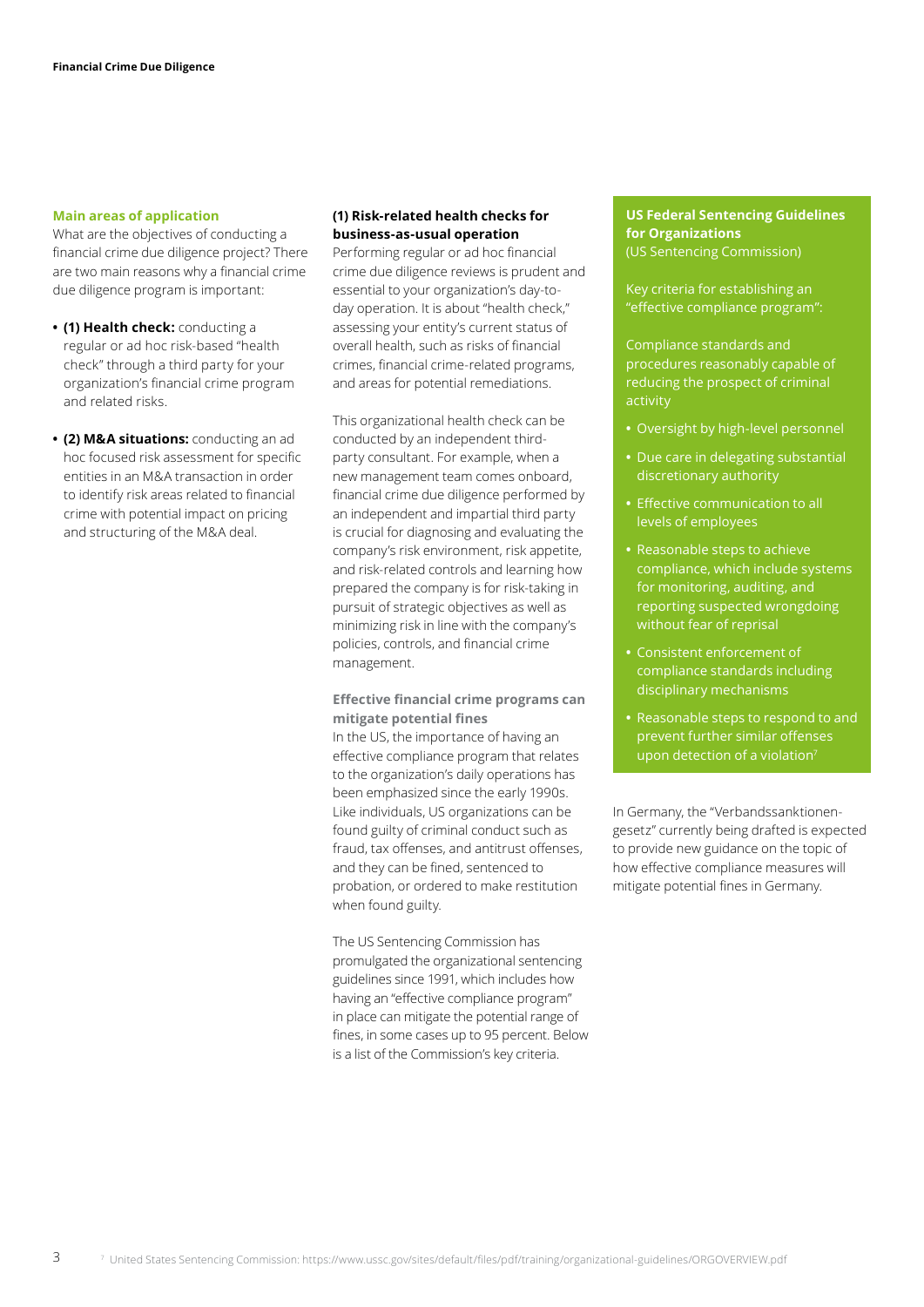#### **(2) Price-related checks in M&A situations**

When a company buys another company, considerable analysis must be performed to assess the overall value of the target company, including its financial performance, the quality of its assets, risk areas including risk management practices, and its compliance programs. Unfortunately, some companies may hide past or current violations or financial crimes. As a buyer, you will want to know, for instance, whether there have been ill-gotten profits, hidden financial crime risks, potential or active authorities' enforcement actions, or payments of penalties.

Unbeknownst to you as a buyer, these violations and crimes can become your responsibility when you close M&A deals and result in damage to your reputation, ensuing litigation, and constraints or limitations on your business operations or specific risk areas (e.g., sanctions exposure) after the deal is closed. This is why financial crime due diligence is necessary to help you avoid these pitfalls and risks during M&A transactions, or to pay the price later.

One example of financial crime risk areas in M&A deals is the OFAC's sanctions list. This ensures that all the trade and sanctions regulations applying to the target company are respected and complied with. OFACrelated sanctions risk assessment and any program weaknesses found are particularly important for US buyers, since a proper evaluation of sanctions risk exposure has a significant impact on the price the buyer must pay when acquiring the target company, as well as on additional obligations after the deal is closed. Other examples of risk areas are anti-money laundering risk, anti-bribery risk, corruption, and fraud.

With respect to US sanctions-related due diligence, OFAC published its firstever "Framework for OFAC Compliance Commitments" on May 2, 2019. OFAC clearly stated that it will consider "favorably" if companies have effective sanctions compliance programs in place when resolving enforcement cases. The OFAC Framework highlights the importance of conducting a sanctions risk assessment for mergers and acquisitions. Please see below what OFAC states.

#### **Mergers and Acquisitions (M&A)**

[…] proper risk assessments should include and encompass a variety of factors and data points for each organization. One of the multitude of areas organizations should include in their risk assessments—which, in recent years, appears to have presented numerous challenges with respect to OFAC sanctions are Mergers and Acquisitions. Compliance functions should also be integrated into the merger, acquisition, and integration process. Whether in an advisory capacity or as a participant, the organization engages in appropriate due diligence to ensure that sanctions-related issues are identified, escalated to the relevant senior levels, addressed prior to the conclusion of any transaction, and incorporated into the organization's risk assessment process. After an M&A transaction is completed, the organization's Audit and Testing function will be critical to identifying any additional sanctionsrelated issues.<sup>8</sup>

Recently, on June 1, 2020 the US Department of Justice (DOI) published its updated Corporate Compliance Program guidance, where the department emphasizes the importance of due diligence for pre- and post-M&A due diligence as part of a company's compliance programs: "Pre-M&A due diligence, where possible, enables the acquiring company to evaluate more accurately each target's value and negotiate for the costs of any corruption or misconduct to be borne by the target. Flawed or incomplete pre- or post-acquisition due diligence and integration can allow misconduct to continue at the target company, causing resulting harm to a business's profitability and reputation and risking civil and criminal liability."9 DOJ also includes several factors for the prosecutors to consider when assessing corporate compliance programs:

#### **Due Diligence Process –**

Was the company able to complete pre-acquisition due diligence and, if not, why not? Was the misconduct or the risk of misconduct identified during due diligence? Who conducted the risk review for the acquired/ merged entities and how was it done? What is the M&A due diligence process generally?

**Integration in the M&A Process –**  How has the compliance function been integrated into the merger, acquisition, and integration process?<sup>10</sup>

9 U.S. Department of Justice (DOJ): https://www.justice.gov/criminal-fraud/page/file/937501/download 10 Ibid.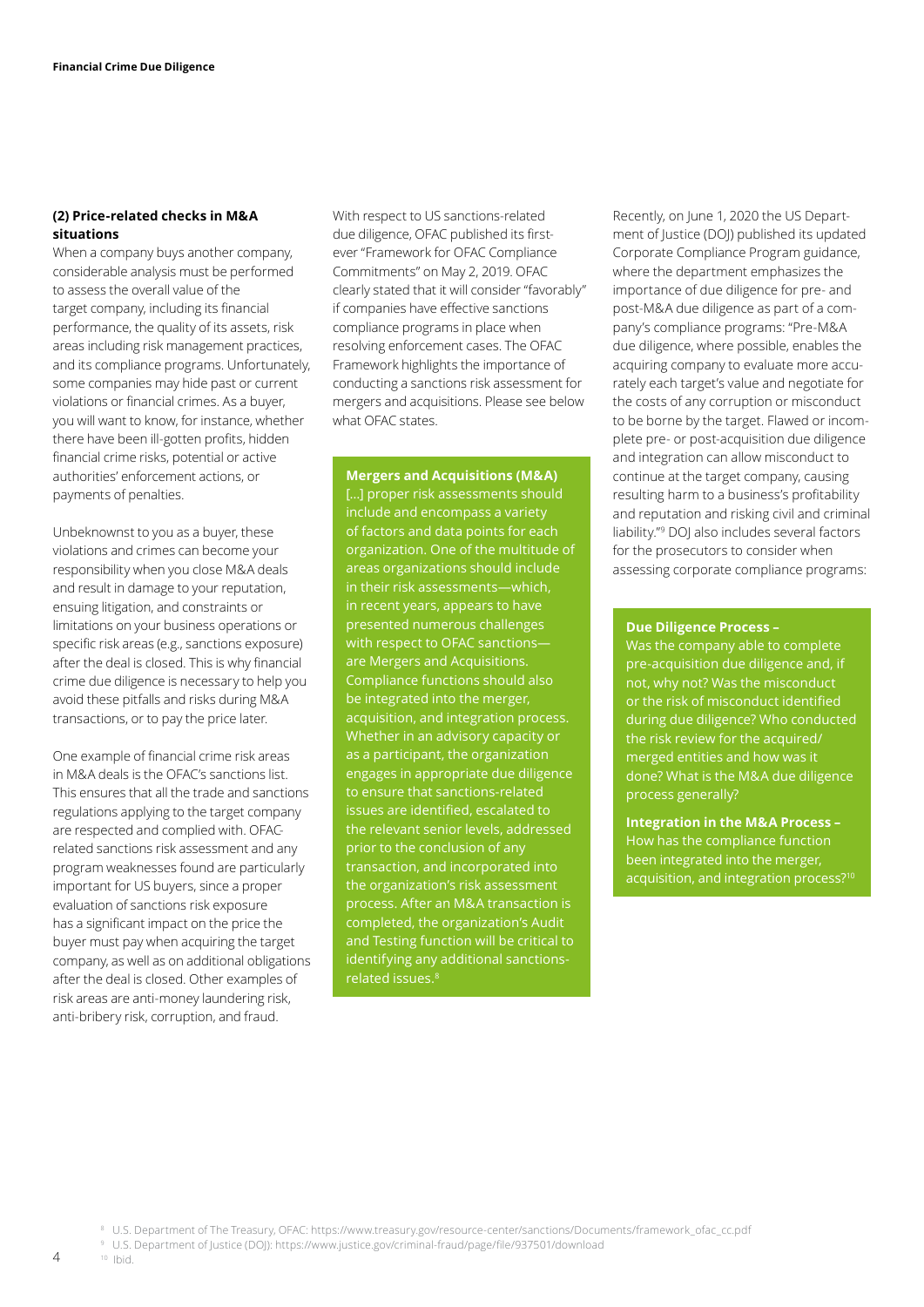#### **Three-phase approach of financial crime due diligence**

The following chart describes Deloitte's three phases in performing a financial crime due diligence program. Phase 1 starts with establishing engagement governance

and assessing the status of identified gaps. In phase 2, predefined work and on-site assessments are performed. Phase 3 delivers a gap analysis, findings, and recommendations.

| Phase 1<br>Preparation and kick-off | Phase 2<br>On-site reviews           | Phase 3<br>Recommendations   |
|-------------------------------------|--------------------------------------|------------------------------|
| • Establish engagement governance   | • Module 1: Program analysis         | • Gap analysis of findings   |
| • Assess identified and known gaps  | • Module 2: Risk assessment          | • Results of the assessments |
| • Assess transaction documentation  | • Module 3: Pattern-based assessment | • Recommendations            |
| • Assess Anti-Financial Crime       | • Module 4: Testing                  | • Action plan with measures  |
| documentation                       |                                      |                              |

**Phase 2 modules include:**

#### **Module 1 Program analysis**

Program analysis focuses on assessing the completeness and adequacy of the organization's key components in its financial crime program, including written documentation and controls.

#### **Module 3 Pattern-based assessment**

Pattern-based risk exposure assessment includes "outside-in" pattern-based analysis on whether the organization's business model bears the risk of being used as a vehicle for money laundering, for example. The following relevant key areas are analyzed:

- **•** Implemented risk categorization
- **•** Non-resident clients portfolio
- **•** Offshore/high-risk countries/PEP relationships
- **•** Legal forms such as Ltd., PIC, LLP, or LLC
- **•** Correspondent banking, international payment activities

#### **Module 2 Risk assessment**

Risk assessment concerns how the organization has implemented a risk-based approach, including its risk assessment and risk rating methodologies and processes, the risk appetite framework and statement, and how specific risks are translated into effective controls.

#### **Module 4 Testing**

Testing focuses on two key areas to identify potential risks related to the business, such as transition activity analysis and KYC file review.

- **•** Transaction activity analysis: the objective of transaction activity analysis is identifying obvious matches in transactions and client records between bank-related entities, customer and originator/beneficiary records of cross-border transactions, and entities mentioned on selected sanction lists (EU, UN, OFAC), as well as publicly available information concerning financial crime schemes.
- **•** KYC file review: KYC file review is sample-based and assesses the bank's customer due diligence standards and execution quality with respect to KYC regulatory requirements.